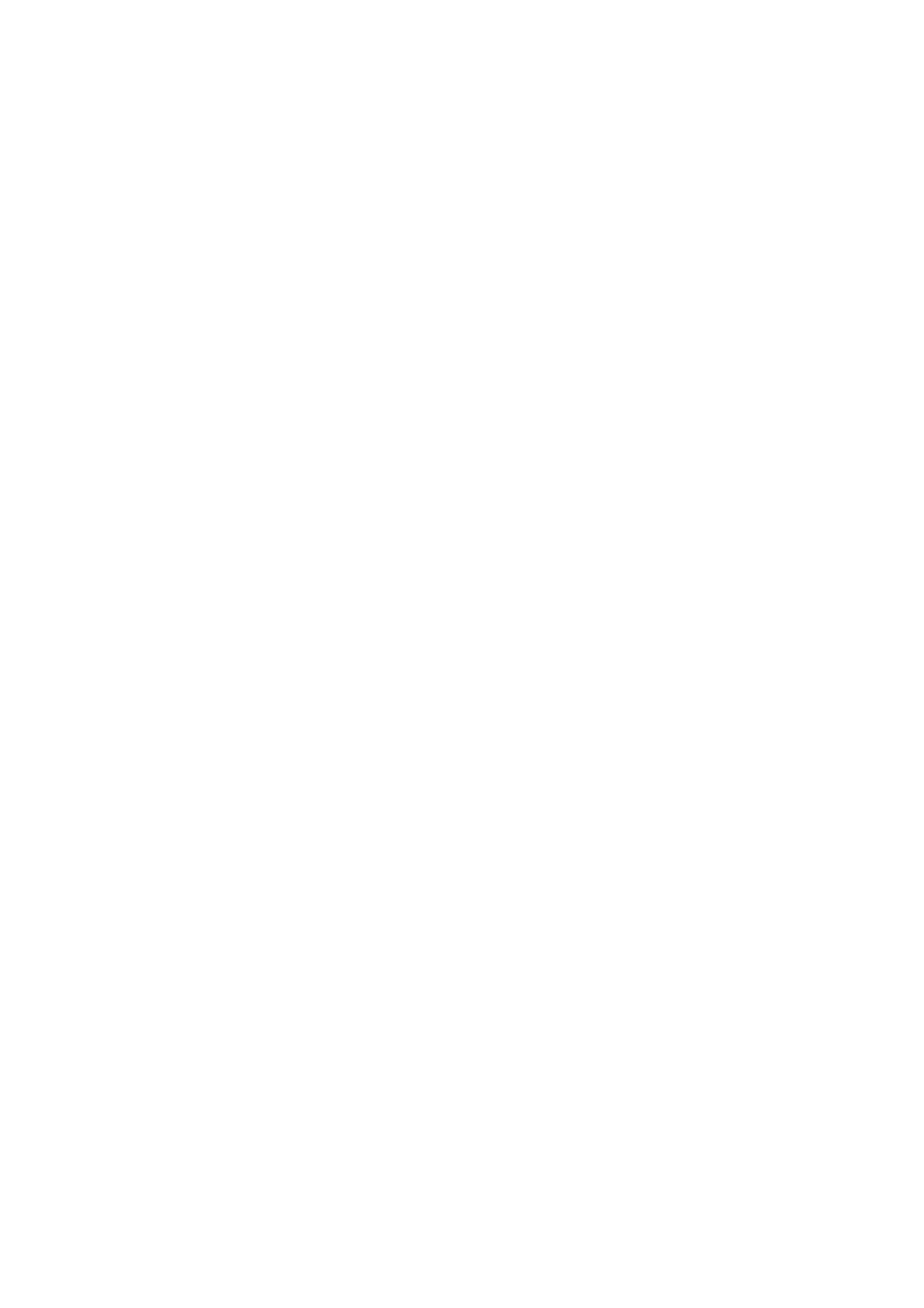

Sveriges lantbruksuniversitet Fakulteten för veterinärmedicin och husdjursvetenskap

# *Echinococcus multilocularis* **immunomodulerande strategier i mellanvärden**

*Echinococcus multilocularis* immunomodulatory strategies in the intermediate host

*Viktor Almqvist*

**Handledare:** Anna Lundén, SLU, Institutionen för biomedicin och veterinär folkhälsovetenskap

**Examinator:** Mona Fredriksson, SLU, Institutionen för biomedicin och veterinär folkhälsovetenskap

**Omfattning:** 15 hp **Kurstitel:** Självständigt arbete i veterinärmedicin **Kurskod:** EX0700 **Program:** Veterinärprogrammet **Nivå:** Grund, G2E

**Utgivningsort:** SLU Uppsala **Utgivningsår:** 2012 **Omslagsbild:** - **Serienamn, delnr:** Veterinärprogrammet, examensarbete för kandidatexamen Nr. 2012: 71 Institutionen för biomedicin och veterinär folkhälsovetenskap, SLU

**On-line publicering:** http://epsilon.slu.se

**Nyckelord:** *Echinococcus multilocularis*, immunförsvar, påverkan, mellanvärd

**Key words:** *Echinococcus multilocularis*, immune response, modulation, intermediate host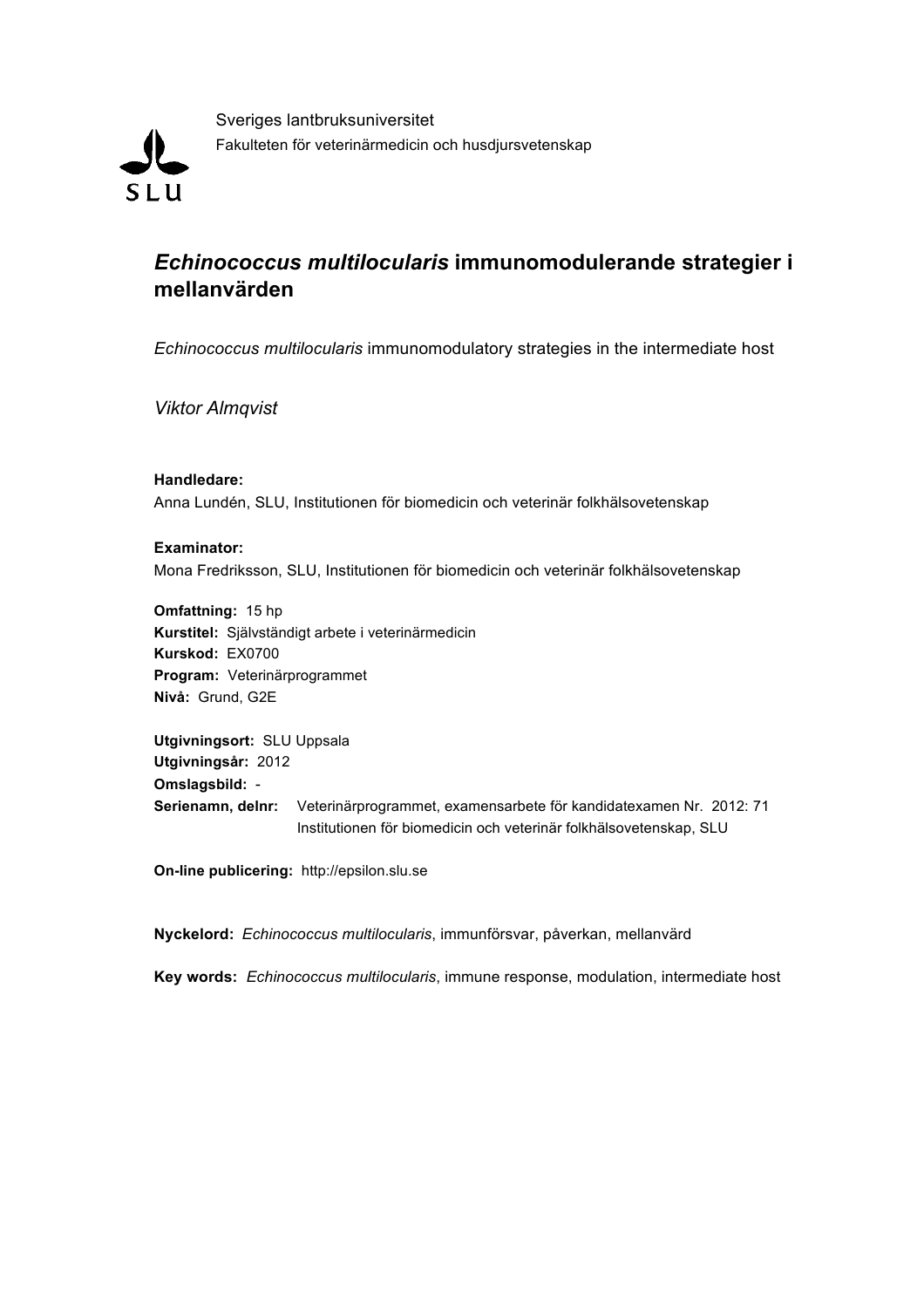# **TABLE OF CONTENTS**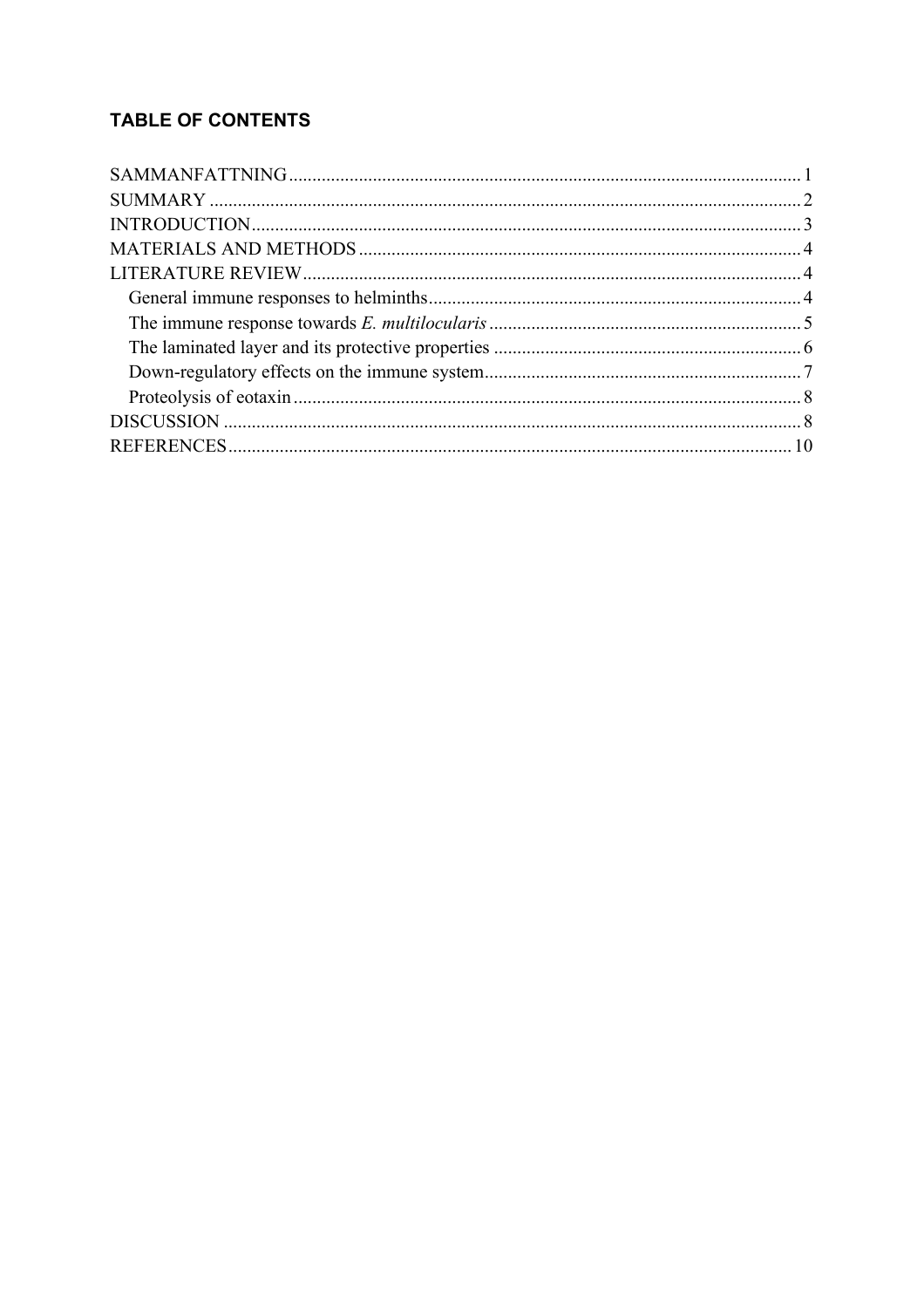#### **SAMMANFATTNING**

*Echinococcus multilocularis* är en helmint med indirekt livscykel. Parasiten lever i tarmen på sin huvudvärd, framför allt räv, som utsöndrar ägg med faeces. Äggen tas upp av en mellanvärd, migrerar till levern och utvecklas där till ett larvstadium kallat metacestod. Mellanvärdar är framför allt vilda smågnagare, men även andra djur inklusive människor kan infekteras. Hos mellanvärden ger *E. multilocularis* upphov till en sjukdom kallad alveolär echinococcos. Den ger en typisk bild med cystbildning i levern, och ibland även andra organ. Värdens immunförsvar försöker i den mån det är möjligt att bromsa infektionen genom bildning av granulom runt cystorna. Detta har visats ha bromsande effekt på metacestodens tillväxt, men kan även leda till problem hos värden om svaret blir allt för kraftigt.

För att säkerställa sin egen överlevnad och fortplantning måste parasiter dels undvika att bli neutraliserade av värdens immunförsvar, men samtidigt undvika att orsaka onödigt kraftiga skador som dödar värddjuret. Detta arbete tar upp några aspekter på immunsvaret mot *E. multilocularis* som kan tolkas som exempel på att parasiten utvecklat undvikande och immunomodulerande strategier.

Det har visats att CD4+ T-celler är nödvändiga för att granulom ska bildas runt metacestoderna och därmed för förmåga att begränsa parasitens spridning. Medan det tidigaste T-cellssvaret är av Th1-typ så övergår det successivt till ett Th2-svar. Detta skifte i svarsprofilen tros skydda kroppen mot överdrivet kraftig inflammation, men kan också vara mindre effektivt i att bekämpa parasiten. Det har föreslagits att parasiten genom att modulera värdens immunförsvar kanske bidrar till skiftet mot Th2, och även senare mot ett regulatoriska T-cellssvar. Hos kroniskt infekterade möss sker bland annat en nedreglering av uttrycket av major histocompatibility complex class II (MHC-II) på antigenpresenterande celler. Det antas leda till att T-cellspopulationen genomgår ett skifte mot T-regulatoriska celler på grund av bristande på stimulering. Detta skulle i sin tur vidare nedreglera immunsvaret, och kunna främja parasitens fortlevnad.

Parasitens larvstadium har ett yttre skyddande lager (laminated layer, LL), som skyddar den mot skada från immunförsvaret. LL består till största delen av en kolhydratkomponent kallad Em2(G11), som har visat sig vara ineffektiv när det kommer till att stimulera T-cellssvar.

Dessutom har antigen från metacestoden visats ha proteolytisk verkan på eotaxin, vilket skulle kunna leda till minskad rekrytering av eosinofiler till infekterad vävnad.

Dessa faktorer skulle tillsammans kunna leda till att immunsvaret i mellanvärden försvagas, och övergår till en form som parasiten lättare överlever.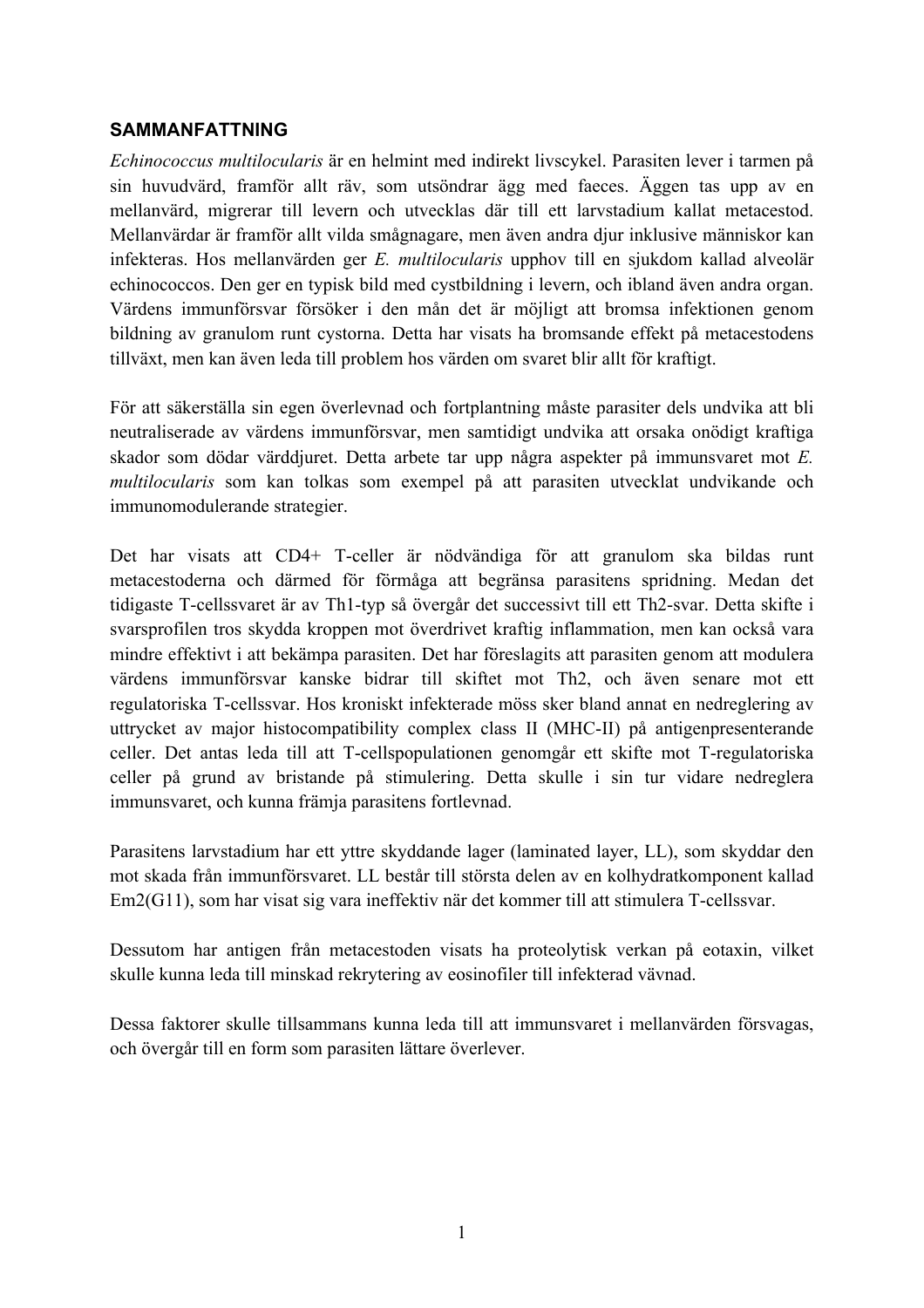### **SUMMARY**

*Echinococcus multilocularis* is a helminth with an indirect life cycle. The adult parasite lives in the intestines of its definitive host, and excretes eggs with the host's faeces. The eggs are taken up by an intermediate host, and migrate to the liver where they develop into a larval stage called a metacestode. The intermediate hosts are primarily wild rodents; however other animals including humans can be infected. In the intermediate host, *E. multilocularis* gives rise to a disease called alveolar echinococcosis, which has a typical clinical picture with cysts in the liver, and sometimes in other organs. The immune system of the host responds to the infection, through formation of granulomas around the cysts. This has been shown to slow the growth of cyst, but can also lead to problems in the host if the response is too strong.

To secure its own survival and reproduction, parasites has to avoid being killed by the hosts defenses, whilst at the same time make sure not to cause unnecessary harm to its host. This essay will focus on some of the immunomudulatory and evasive strategies employed by *E. multilocularis* in order to achieve this goal.

It has been shown that CD4+ T-cells are necessary for the formation of granulomas and thereby for limiting parasite growth and spreading. While the initial response is of the Th1 type, it progressively shifts into a Th2 response. This shift in the cytokine profile is believed to be host protective by limiting inflammation, but can on the other hand be less effective at controlling the infecting parasite. It has been suggested that the parasite, through modulation of the host's immune responses, might contribute to the shift towards a Th2, response and later even to a T-regulatory response. In chronically infected mice the expression of major histocompatibility complex class II (MHC-II) on antigen presenting cells is down-regulated. This is assumed to cause a shift in the T-cell population towards a T-regulatory type, due to lack of stimuli. This would in turn further lower the immune response, and may contribute to the parasites survival.

During the larval stage, the parasite possesses an external protective laminated layer (LL), which protects it from the host's immune system. The LL is made up of primarily a large carbohydrate component known as Em2(G11), which has proven ineffective in stimulating a T-cell response.

Additionally, antigens from the metacestode have been shown to have a proteolytic effect on eotaxin, which could lead to a lower level of eosinophiles in the infected tissues.

These factors together could compromise the immune response of host, and modulate it into a form that the parasite has an easier time surviving.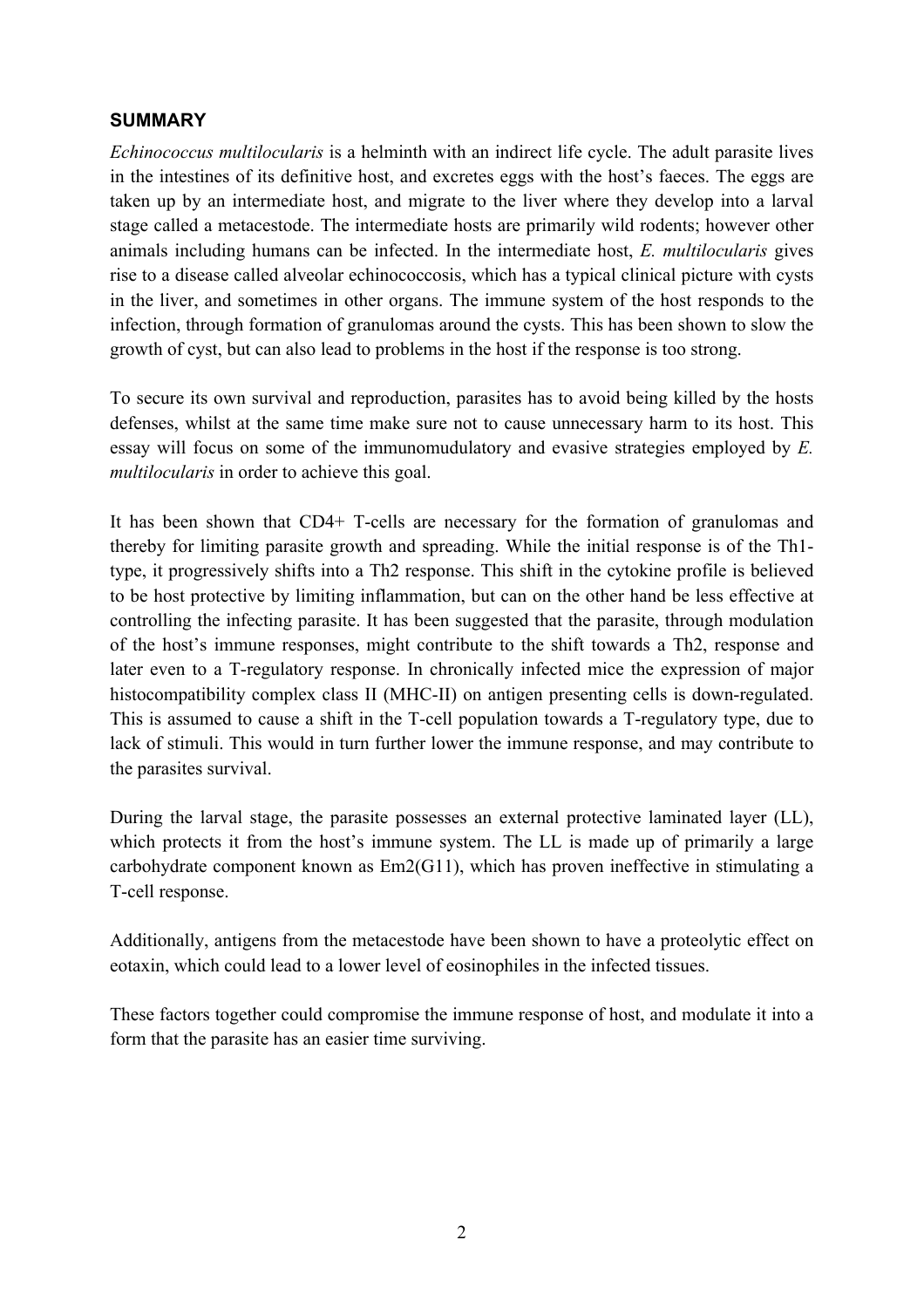#### **INTRODUCTION**

*Echinococcus multilocularis* is a cestode parasite, with different host species at different stages of its life cycle i.e. a definitive host for the adult form, and an intermediate host for the the larval stages. The adult worm resides in the intestine of the definitive host, where it attaches its head (scolex) to the mucosal lining, using hooks and suckers, and produces its eggs. The adult form of *E. multilocularis* lacks any form of digestive tract, having only a scolex and egg producing proglottids. The eggs are excreted via the feces, and are then ingested by an intermediate host; usually through grazing of contaminated plants. Inside the intermediate host the egg hatches in the small intestine, releasing what is called an oncosphere. This oncosphere will then pass through the intestinal wall, and enter the intermediate host's bloodstream from which it will travel to its primary site of infection (mainly the liver and/or lungs). When arriving at its destination the oncosphere will grow into a cyst. This cyst will develop a protective outer laminated layer (LL), and the inside layer will start to germinate and produce protoscolices (sing. protoscolex), and more cysts will bud from the original cyst. At this stage the larva is called a metacestode. Transmission to a definitive host takes place through ingestion of the cyst-infected organs by the primary host, in which the protoscolices develop into mature worms in the intestine (Vuitton, 2012).

The definitive host of *E. multilocularis* is the fox, but dogs, cats and wolves may also become infected. The intermediate hosts are rodents, although humans may be also be infected, and serve as an intermediate host. However this is usually incidental, as humans are not natural prey for canines, and thus we do not spread the parasite onward (Vuitton, 2012).

The disease caused by *E. multilocularis is* called alveolar echinococcosis (AE), and is characterized by a very specific clinical picture with multiple hydatid (fluid filled) cysts in the liver or other organs. About 15% of these cysts contain protoscolices (Vuitton, 2012).

The cysts are surrounded by granulomatous tissue contributed by the host, which encapsulate the cyst. The granulomas are a response by the host's immune system to the infection and that response also results in fibrosis and necrosis in the affected organs. These reactions serve to protect the host, but can also cause problems. The fibrosis serves to contain and encapsulate the infection but can constrain and exert pressure on blood vessels and bile ducts, and the necrotic foci may serve as breeding ground for different kinds of bacteria (Vuitton & Gottstein, 2010). The larvae indefinitely stay in the proliferative stage, and continue to expand and grow more cysts, which can invade other organs or tissue through direct infiltration or via heamatogenous spreading. In that sense, the disease is similar to cancer in the way that it spreads and infiltrates surrounding tissue (Bresson-Hadni et al., 2008).

*E. multilocularis* occurs locally throughout Europe. The heaviest concentrations tend to be found in central Europe, with as many as 50% of wild foxes being infected in and around the Alps. In Sweden the parasite was first found in 2011, and appears to be spread throughout various parts of the country. However the prevalence is estimated to be low. Out of 2985 examined foxes only three were infected, giving a prevalence of 0.13% (Statens veterinärmedicinska anstalt, 2012).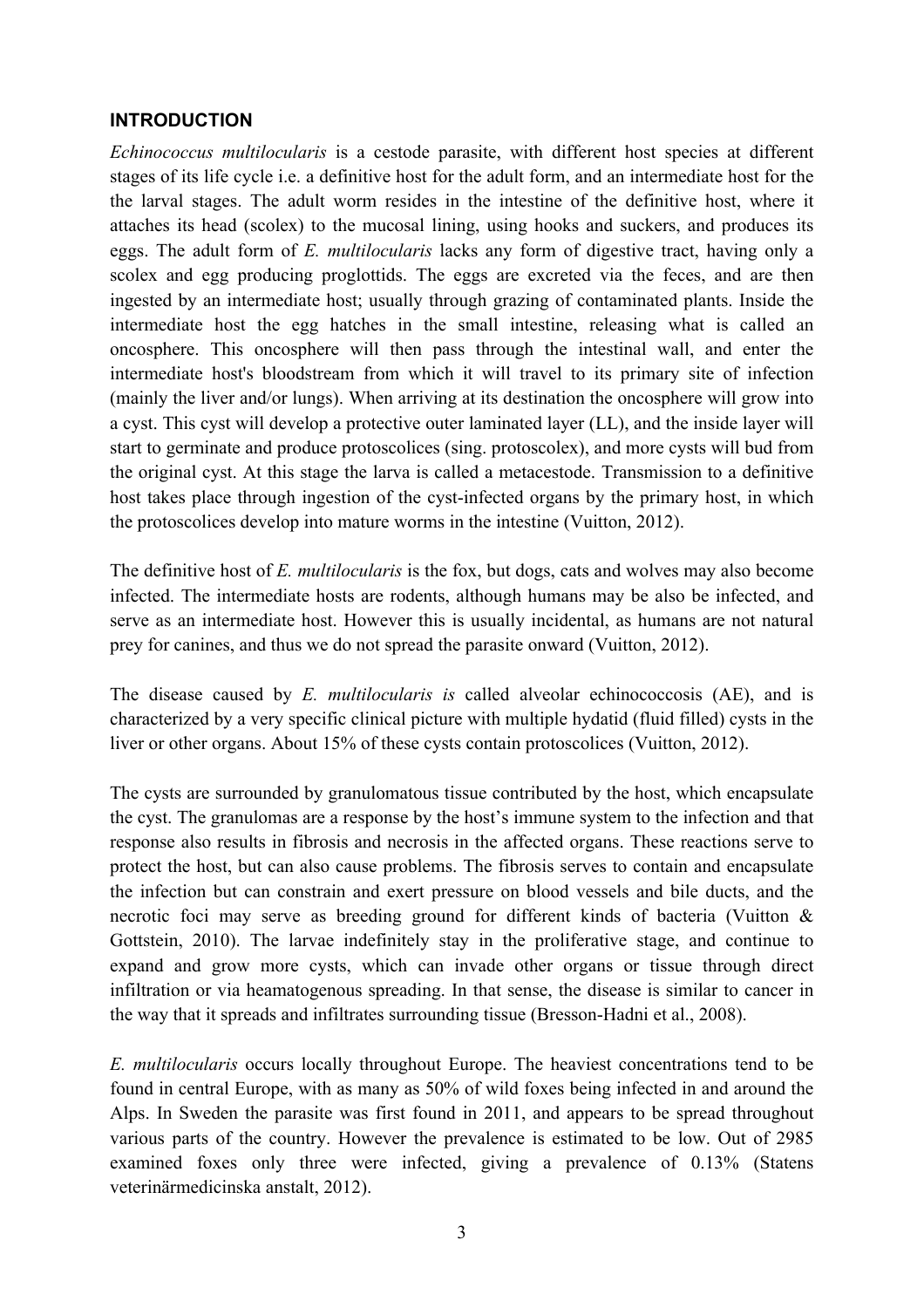The question asked in this essay is: "In what way does the body of the intermediate host attempt to neutralize the parasite, and which immunomodulatory strategies are employed by *E. multilocularis* in order to avoid them?"

#### **MATERIALS AND METHODS**

A review on previously published literature within the research field was conducted, in which focus was placed on articles containing information about the immunological and pathological reactions that occur in the intermediate host during infection with *E. multilocularis*. The primary source of scientific articles was the online publishing database PubMed, however certain entries from Google Scholar and Science Direct were also used. Search terms include, but are not limited to, "Echinococcus multilocularis immune response" + "intermediate host".

#### **LITERATURE REVIEW**

#### **General immune responses to helminths**

The raison d'etre for any invading parasite is to survive long enough in the host to produce offspring. In the case of a parasitic larva infecting an intermediate host the goal is to reach maturity. This will in turn allow it to infect the definitive host and there produce offspring. However there is also a secondary objective of keeping the host alive and as undamaged as possible, since if the host dies the parasite usually dies with it. In order to achieve this goal of mutual survival all parasites must strike a delicate balance in the parasite-host interactions. A mutual tolerance is required for this system to work, wherein the parasite modulates the host's immune system in order to be left alone, and also makes sure not to cause unnecessary harm to the host organism, either through direct tissue damage or via immune reactions leading to excessive pathology. This goal is often accomplished by tricking the host into developing an ineffective immune response (Vuitton & Gottstein, 2010; Anthony et al., 2007).

In general the response against helminthic infection is referred to as a T-helper (Th) 2 response, which is characterized by a cytokine profile predominated by high levels of interleukin (IL)-4, increased activity of CD4+ Th2-cells, B-cell activation with secretion of immunoglobulin (Ig) E and eosinophilia. During infection peptide antigens from the parasite are presented by dendritic cells (DC) on major histocompatibility complex class II (MHC-II) and with co-stimulatory molecules CD80/86. The naïve CD4+ T-cells react to this stimulus, and differentiate into Th2-cells, which secrete IL-4 and other Th2-associated cytokines (Anthony et al., 2007; Tizard, 2008). IL-4 is the signaling molecule responsible for the differentiation of naive CD4+ T-cells into Th2-cells, class switching of B-cells to IgE and an increase in the expression of MHC-II on antigen-presenting cells (Tizard, 2008). The activated T-cells then secrete more IL-4, and other cytokines (IL-5, IL-9 and IL-13), which affects the body in several ways, for example increasing the motility of the gut, in order to expel intestinal parasites (Anthony et al., 2007).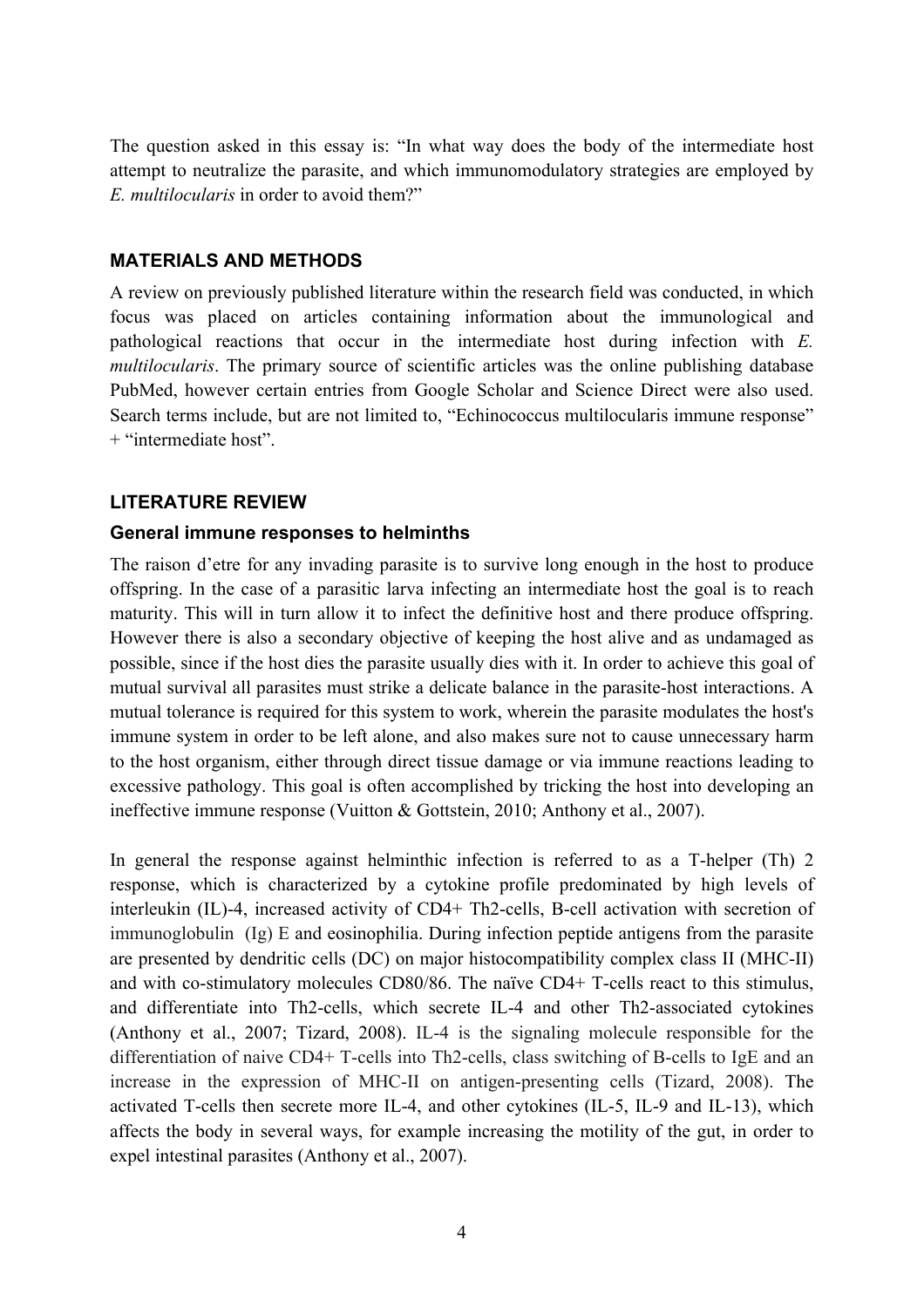In contrast, the Th1 response is a reaction towards microbial infections, and relies heavily on interferon (IFN)- $\gamma$  and the effect of cytotoxic CD8+ T-cells. These two responses generally work against one another, and an increase in either one down-regulates the effect of the other. There have been suggestions that the Th2-response in some cases is used as a control measure by the body, in order to down-regulate the Th1-response that can otherwise turn pathological (Anthony et al., 2007).

In many helminthic infections the formation of granulomas around the parasitic lesion is a main component of successful containment of the invader. This formation is a reaction by neutrophils and macrophages towards a nidus of foreign organisms or material and is often attributed to a Th1 response. However in many helminthic infections it is suggested that the formation of granulomas is mediated by CD4+ Th2-cells, and the macrophages take the alternative activation pathway as a consequence of stimulation by Th2-cytokines (primarily IL-4). This is in contrast to the classically activated macrophages normally associated with infection by microorganisms. These alternatively activated macrophages are suggested to down-regulate Th1 responses, for example through expression of transforming growth factor beta (TGF-β), and might play a role in wound healing (Anthony et al., 2007). TGF-β is a regulatory cytokine, associated with the T-regulatory (T<sub>reg</sub>) response. TGF-β blocks the activation of lymphocytes and monocyte derived phagocytes, as well as stimulates the growth and development of  $T_{reg}$  cells.  $T_{reg}$  cells can down-regulate immune responses by the expression the CTLA-4 surface molecule, which is an inhibitory factor that interacts with the CD80/86 receptor (Tizard, 2008).

As mentioned above, the Th2-component might be necessary to avoid excessive damage to the body. For example, during infection with *Schistosoma mansoni,* mice failing to shift from the initial Th1 response to a Th2 -response show a massive growth of granulomatious tissue around the parasite eggs. If a Th2-response develops the granulomas are smaller and well circumscribed by eosinophils, macrophages and fibrin. Uncontrolled granulomas expand, and cause damage to the surrounding tissue, which suggests that the shift towards a Th2 response sometimes serves the purpose of protecting the body against excessive harm (Anthony et al., 2007).

#### **The immune response towards** *E. multilocularis*

As mentioned above, during infection with tissue-dwelling helminths the body reacts in order to protect itself with formation of granulomas around the parasites, and the key effector cell of this granulomatous formation is the CD4+ T-cell (Anthony et al., 2007). This is also true in the case of *E. multilocularis* as shown by Dai et al. (2004). They based their reasoning on the findings that strains of mice deficient of this cell type did not show formation of granulomas around the parasitic lesions, and had markedly larger parasitic masses following experimental infection when compared to wild type controls. In contrast parasite growth and the number of granulomatous lesions in mice lacking CD8+ T-cells or B-cells did not differ from wild type mice.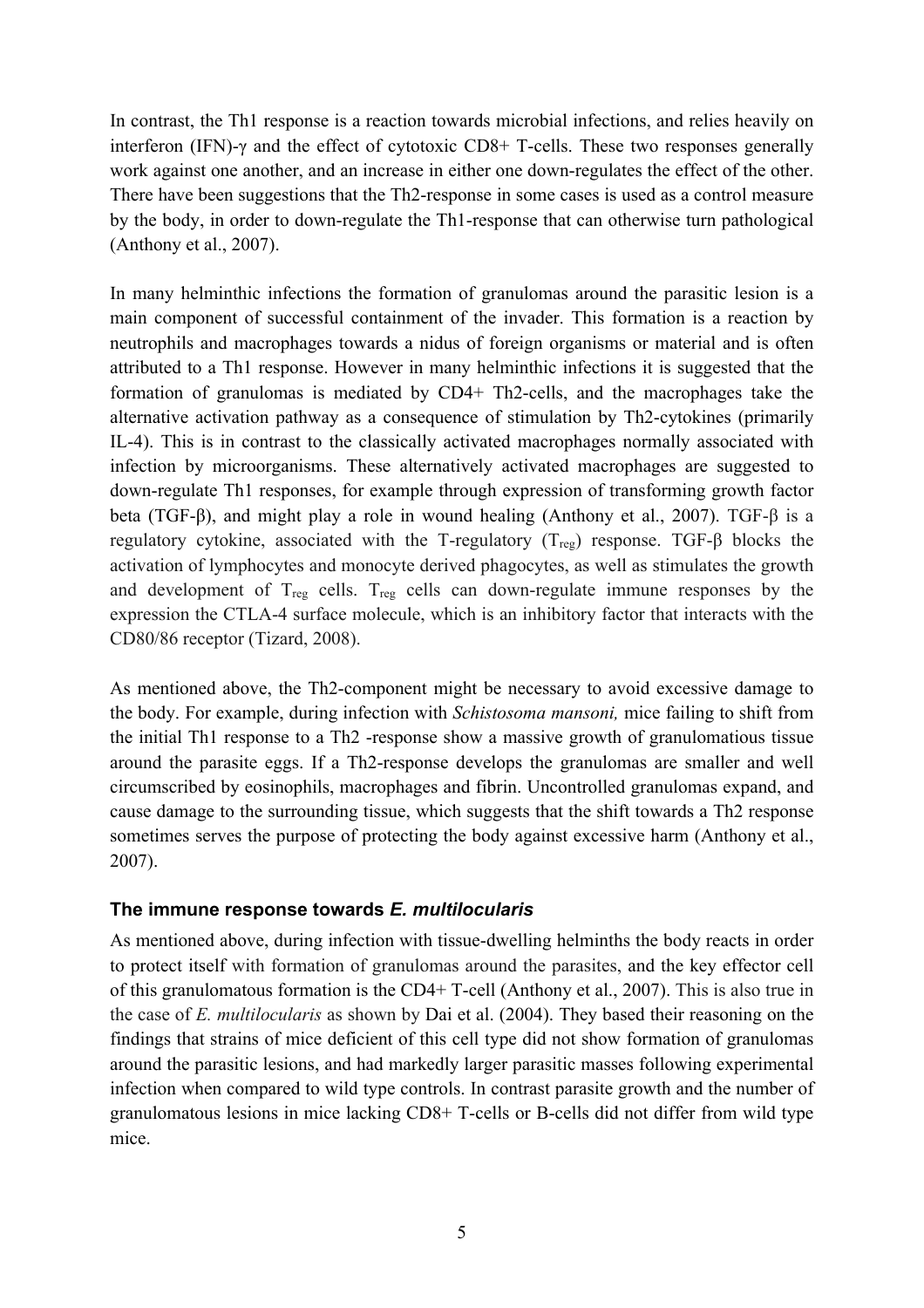In addition to the granulomas, the clinical picture also comprises heavy fibrosis and necrosis (Vuitton & Gottstein, 2010). This fibrosis and necrosis is considered characteristic of AE in human patients, and is believed to be caused partly by immune responses triggered by the presence of the parasite. The fibrosis is believed to be caused by endogenous cytokines, namely TGF-β. The diffusion pattern of the lesions, which can be seen even far from the parasitic vesicles, suggests this rather than them being caused by the parasite in itself or it's secreted substances. However it was also stated that it has not yet been experimentally examined. In addition, this fibrosis may actually serve as an indirect defensive mechanism for the parasite in the sense that it cannot be reached by the effector cells of the immune system. This could also explain the low levels of anaphylactic reactions in the host. Furthermore, they suggest that the necrosis is influenced by an increased tumor necrosis factor alpha (TNF- $\alpha$ ) production in macrophages at the periphery of the parasitic granuloma (Vuitton & Gottstein, 2010).

As mentioned earlier, the Th2-response is associated with secretion of antibodies, and in particular with elevated IgE levels. However the study by Dai et al. in 2004 pointed towards the fact that antibody secretion is not the key method of controlling *E. multilocularis*. They showed that B-cell deficient mice did not have higher rates of parasitic proliferation than the wild type controls. This points towards the T-cells' important role in containing and fighting off the parasitic infection.

When examining peritoneal T-cells of chronically experimentally infected mice, it was discovered that these cells showed high levels of IL-4, and low levels of IFN-γ (Mejri et al., 2011a; Mejri et al., 2011b). This suggests a dominating Th2-response. However, during the early stages of *E. multilocularis* infection, a cytokine profile consistent with a Th1-response has been observed, namely higher levels of IL-12, IFN-γ and TNF-α. This has been suggested to have a protective role during the earliest stages of infection (Vuitton & Gottstein, 2010).

The infection model used in the most of the studies referred to in this essay is based on intraperitoneal inoculation of mice with parasitic vesicles grown *in vitro*. This mimics to some extent the natural infective stage of the parasite, and explains why peritoneal T-cells are examined. However the parasitic vesicles are fully grown when injected, and as such the protective LL around the cysts is already in place. During normal infection the infecting oncosphere has not yet developed the protective layer, and is thus more susceptible to attack by the immune system.

# **The laminated layer and its protective properties**

The cyst-wall of the larvae of *E.multilocularis* consists of two layers; One inner germinal layer (GL), which comprises the metacestode, and the outer acellular LL. It has been suggested in studies that this outer LL protects the inner GL against both detection by, and the effects of, the host's immune system. The LL is made up of a large number of different carbohydrate components, and it has been suggested to shield the metacestode from cytotoxic CD8+ T-cells (Dai et al., 2004). Dai et al. (2004) reason that an intact LL is vital for the survival of the metacestode during experimental infection. If the LL is damaged and the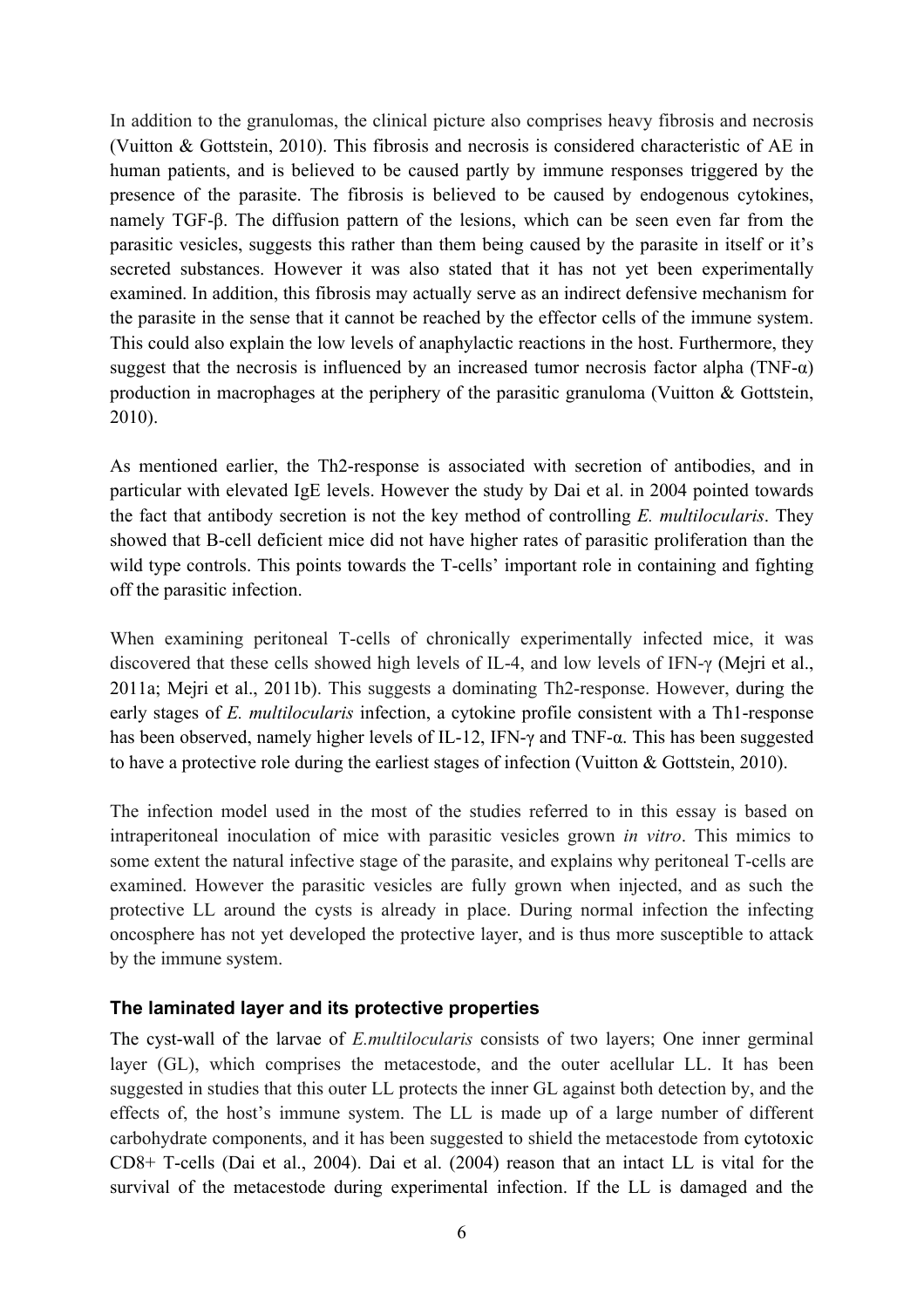interior of the metacestode is exposed to immune cells or antibodies the parasite can easily be killed. This would partially mimic the initial stages of natural infection before the LL has developed.

As mentioned the LL is also suggested to shield from discovery. A study was made by Dai et al. in 2001, where different antigens from the metacestode were examined in regards to whether or not they generated a T-cell response. The research team isolated the carbohydrate antigen Em2(G11), which is part of the LL, from *in-vitro* cultured metacestode vesicles. First they showed, by intracellular immunoflourescent staining of macrophages incubated in a Em2(G11) solution, that the carbohydrate component was taken up by macrophages, a prerequisite for antigen presentation. In spite of this it was also found through studies of Tcell proliferation *in vitro*, that this antigen did not generate an antigen specific T-cell response in the host. *In vitro* T-cell proliferation tests are performed in order to examine whether or not the infected host has generated an immune response against a certain antigen. This is done by taking out spleen cells and subjecting them to the antigen. T-cells that recognize the antigen proliferate, and an increase in cell numbers can be detected. As a possible explanation for the lack of T-cell response the authors suggested that the Em2(G11) antigen is not recognized by the T-cell receptor when presented on MHC molecules (Dai et al., 2001).

They also noticed production of only low avidity IgG against Em2(G11), independent of CD40-CD40L interaction. CD40 is a molecule on the antigen-presenting cell (APC), which binds to the CD40 ligand (CD40L) that is present on T-cells. This causes the APC to be activated, and in the case of B-cells it contributes to isotype switching and differentiation into antibody producing plasma cells. Based on this, and results of experimental infection in T-cell deficient mice (Tizard, 2008). Dai et al. (2001) concluded that the carbohydrate component Em2(G11) of the LL acts as a T-cell independent (TI) antigen. This means the antigen would not help generate a substantial T-cell mediated immune response, even when taken up and presented by APC. Dai et al. (2001) summarize that the LL is the parasites main form of protection, seeing as the major component of said layer only acts as an inefficient TI-antigen and therefore avoids an immune attack.

#### **Down-regulatory effects on the immune system**

In addition to the protection offered by the LL, *E. multilocularis* also uses more direct downregulation of the immune system as a survival strategy. One study showed lowering of the expression of MHC-II on the surface of DCs from infected mice compared to uninfected controls. This seemed to be caused through down regulation of gene expression associated with MCH-II synthesis and peptide complex formation. It was found that the expression of CD80 and CD86 on the surface of the DCs from infected mice was lowered as well. These same DC were also been shown to express high levels of TGF-β mRNA. In addition it was found in *in vitro* experiments that parasite antigens, both in excretory/secretory products and vesicle fluid, could affect MHC-II molecules expressed on the surface of DCs, perhaps through proteolytic effects (Mejri et al., 2011a; Mejri et al., 2011b).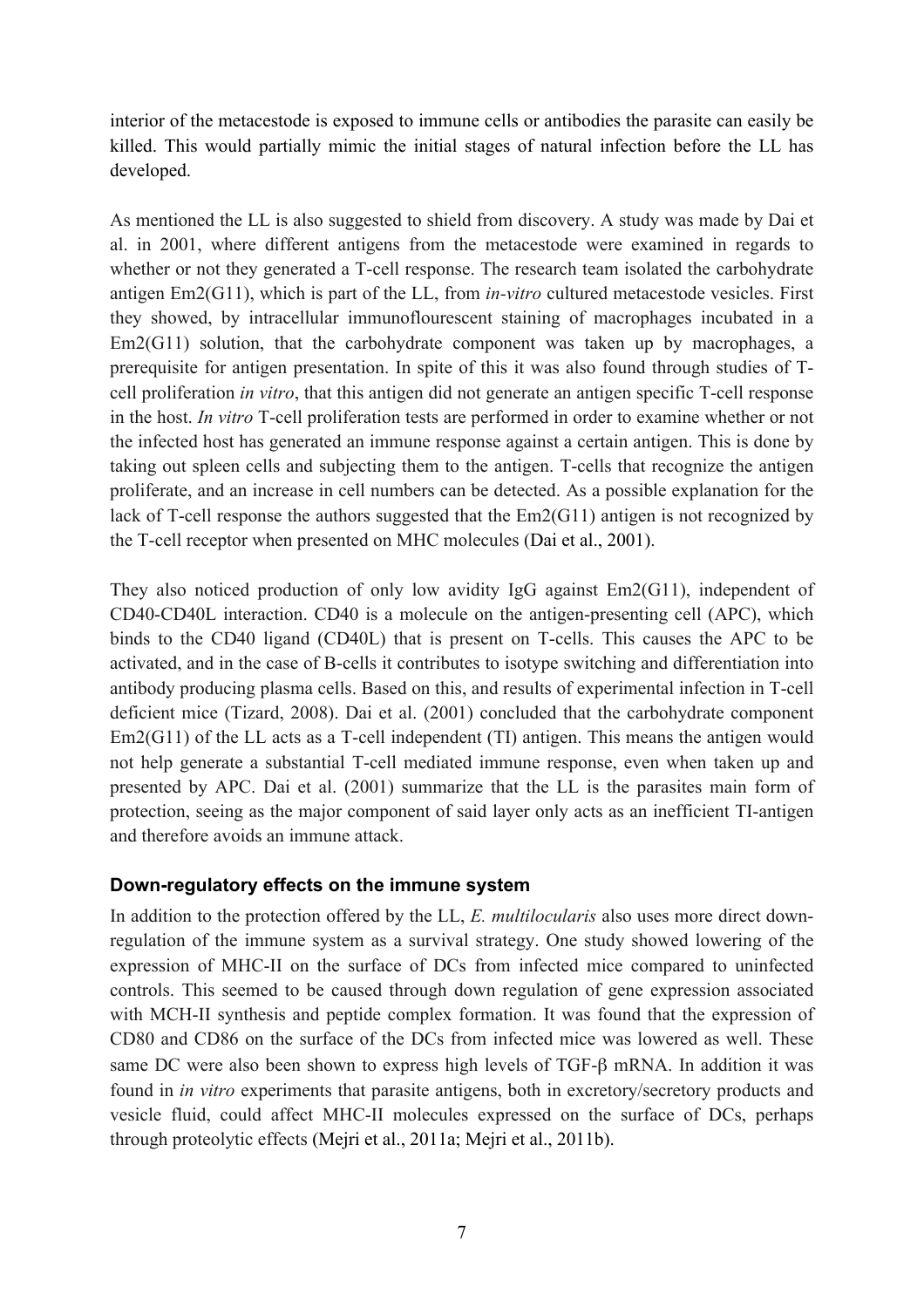Mejri et al., (2011b) reason that the parasite modulates the immune system for it's own benefit. They suggest, based on their findings, a gradual shift in the cytokine profile. They claim the IFN-γ and other cytokines from the Th1-group are slowly replaced by cytokines from the Th2-group, amongst others IL-4 and TGF-β. This suggests that infection with *E. multilocularis* yields a Th2-shifted immune response later on when infection has turned chronic, a thesis that was also suggested by Dai et al. in 2001.

According to Dai et al. (2004), the Th2-response is easier for the parasite to survive. Mejri et al (2011b) have also suggested that the down regulation of co-stimulatory molecules on the surface of the DCs causes insufficient stimuli of the CD4+ T-cells. This lack of stimuli, combined with the high levels of TGF-β and IL-4 would promote the T-cells into becoming  $T_{\text{reg}}$  cells. These  $T_{\text{reg}}$ -cells would then contribute to the down regulation of the host's immune system

# **Proteolysis of eotaxin**

Eosinophilia is considered a hallmark of helminthic infections in tissues, where the eosinophiles contain granules filled with toxic molecules, which are often harmful to the invading parasite (Vuitton & Gottstein, 2010). It has later been suggested that antigens from the metacestode, both in excretory/secretory products and vesicle fluid, has a proteolytic effect on eotaxin, a CC-chemokin responsible for chemotaxis (the attraction of immune response cells to the site of infection (Tizard, 2008)) and mobilization of eosinophils. This might be the reason for the markedly lower level of eosinophils in blood, as well as around the parasites, than could be expected, which in turn could be part of the events maintaining the low level of inflammation in the host (Mejri & Gottstein, 2009).

# **DISCUSSION**

Based on the studies examined in this essay, it would appear that the way in which the parasite *E. multilocularis* manages to elude and inactivate the host's immune system are not fully understood. There appears to be several different mechanisms whose complex interactions contribute to create a suitable climate for the parasite, in regard to immune status in the host.

The section about general response during helminthic infection is largely based on a review article by Anthony et al. (2007) which is not based on the parasite *E. multilocularis*, but rather *Schistosoma masoni*. Seeing as both are tissue-dwelling parasites, the mechanisms should be applicable to infection by *E. multilocularis* as well. However this might constitute a source of error in this essay.

It has been suggested by Mejri et al. (2011a, 2011b) that infection by *E. multiloclaris* yields a shift in the cytokine profile from the Th1- to the Th2-variant during later stages of the infection, when it has become chronic. In addition, they also suggest that by down-regulating the function and activity of dendritic cells, a lack of antigen presentation and stimulation might cause T-cells to shift into the down regulating  $T_{\text{reg}}$ -cells.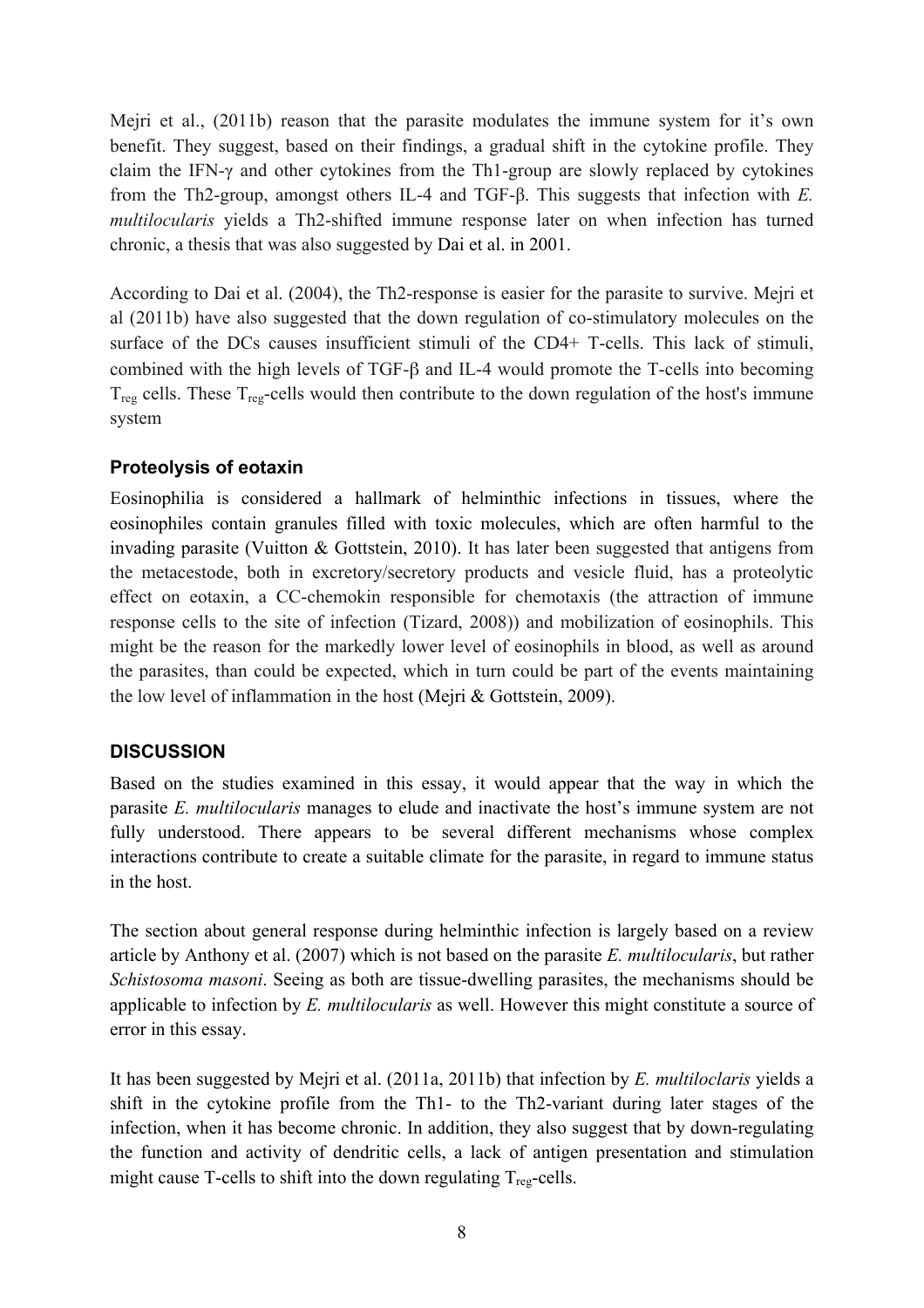In shifting the immune response to the less effective Th2-response, and later to a downregulatory cytokine profile, it seems clear that the parasite has developed strategies for avoiding the immune system. Seeing as the later shift towards a down-regulatory cytokine profile seems to occur due to a lack of stimuli on the immune cells, one can also assume that the parasite not only suppresses the immune system actively, but also have evolved to use the immune systems own mechanisms against it.

Also the parasite's LL seems to play a large role in its defense against the host's immune system. In a study by Dai et al. (2004) it is suggested that the LL protects against the effects of CD8+ T-cells, and that a defective LL will render the parasite vulnerable. One might reason that once the parasite has formed its LL, it is very resilient, however it can still be fought off before that. Previously this research group had shown that an antigen from the LL, namely Em2(G11) did not generate any detectable T-cell response. However the antigen did generate a low avidity IgG-response, suggesting it works as a T-cell independent antigen (Dai et al 2001). This in conjunction with their later finding that B-cells did not seem to play an important role in protection (Dai et al., 2004) suggests that the LL serves a large role in protecting the parasite from the effects of the immune system; probably from antibodies and perhaps from the effects of cytotoxic CD8+ T-cells. This would appear a very important component in the parasite's survival strategy.

Dai et al. (2004) also claim that the formation of granulomas around the parasitic vesicles is a very important mechanism in constraining the infection, and also suggests the CD4+ T-cell as a major component in that formation. In addition, based on further findings, they suggest that B-cells and antibodies play a very small role in the general defense. This puts focus on the Tcells as the most important immune effector cells when it comes to fighting off infection by *E. multilocularis*.

A theory has been submitted by Mejri & Gottstein (2009) in which it is suggested that certain metabolites from the metacestode can have a proteolytic effect on eotaxin. This would lead to a lower eosinophil count than what could otherwise be expected, and seeing as eosinophiles are considered to be an important component of the defense against helminthic infections, this is most likely a key factor as well.

In conclusion, it appears as if the immune responses by the intermediate host during infection by *E. multilocularis* are still not fully understood. The parasite uses both protective and downregulatory mechanisms in order to further its own survival. The LL acts as a shield, protecting it from both harm and detection. It is also suggested that the parasitic antigens acts as general down-regulators on the immune system; amongst others through the inhibition of MHC-II formation and the proteolysis of eotaxin. This down-regulation of the immune system creates a downward spiral, in which lack of stimuli further diminishes the response. The immune situation during infection by *E. multilocularis* clearly needs further investigation, and more research should be conducted on the subject in order to establish a clearer picture.